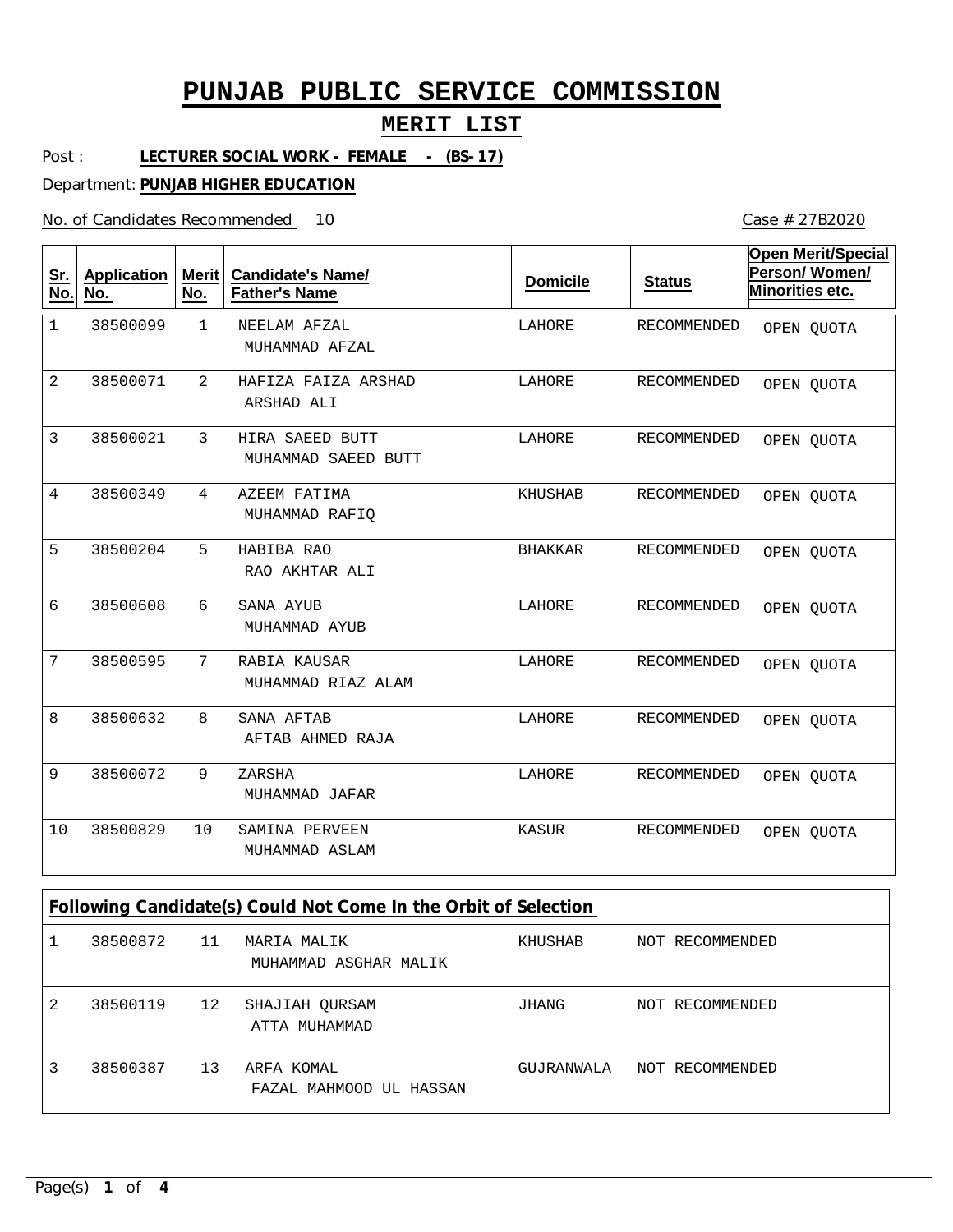### **MERIT LIST**

Post : **LECTURER SOCIAL WORK - FEMALE - (BS-17)**

Department: **PUNJAB HIGHER EDUCATION**

No. of Candidates Recommended

| <u>Sr.</u><br>No. | <b>Application</b><br>No. | <b>Merit</b><br>No. | <b>Candidate's Name/</b><br><b>Father's Name</b> | <b>Domicile</b> | <b>Status</b>   | <b>Open Merit/Special</b><br>Person/Women/<br>Minorities etc. |
|-------------------|---------------------------|---------------------|--------------------------------------------------|-----------------|-----------------|---------------------------------------------------------------|
|                   |                           |                     |                                                  |                 |                 |                                                               |
| 4                 | 38500441                  | 14                  | HINA RAFIQUE<br>MUHAMMAD RAFIQUE                 | LAHORE          | NOT RECOMMENDED |                                                               |
| 5                 | 38500924                  | 15                  | FAIZA<br>PARVEEN<br>MUMRAIZ AKHTER               | RAWALPINDI      | NOT RECOMMENDED |                                                               |
| 6                 | 38500377                  | 16                  | BASMA HUSNAIN<br>HUSNAIN IJAZ                    | LAHORE          | NOT RECOMMENDED |                                                               |
| 7                 | 38500638                  | 17                  | ARJUMAND MANSOOR<br>HAFIZ AMJAD MANSOOR          | SARGODHA        | NOT RECOMMENDED |                                                               |
| 8                 | 38500705                  | 18                  | TABASSUM RAFIQ<br>MUHAMMAD RAFIQ                 | LAHORE          | NOT RECOMMENDED |                                                               |
| 9                 | 38500272                  | 19                  | IQRA MAQSOOD<br>MAQSOOD AHMED                    | LAHORE          | NOT RECOMMENDED |                                                               |
| 10                | 38500393                  | 20                  | NOREEN AKBAR<br>AKBAR ALI                        | SARGODHA        | NOT RECOMMENDED |                                                               |
| 11                | 38500892                  | 21                  | AQSA MUNIR<br>MUNIR AHMED                        | BAHAWALPUR      | NOT RECOMMENDED |                                                               |
| 12                | 38500592                  | 22                  | IRAM ISLAM<br>MUHAMMAD ISLAM                     | SARGODHA        | NOT RECOMMENDED |                                                               |
| 13                | 38500224                  | 23                  | MARIUM SAEED<br>MALIK SAEED AHAMAD               | M.B.DIN         | NOT RECOMMENDED |                                                               |
| 14                | 38500150                  | 24                  | ZILLE HUMA<br>ABDUL SITTAR KHAN                  | GUJRANWALA      | NOT RECOMMENDED |                                                               |
| 15                | 38500631                  | 25                  | IQRA MANZOOR<br>MANZOOR AHMED                    | LAHORE          | NOT RECOMMENDED |                                                               |

10 Case # 27B2020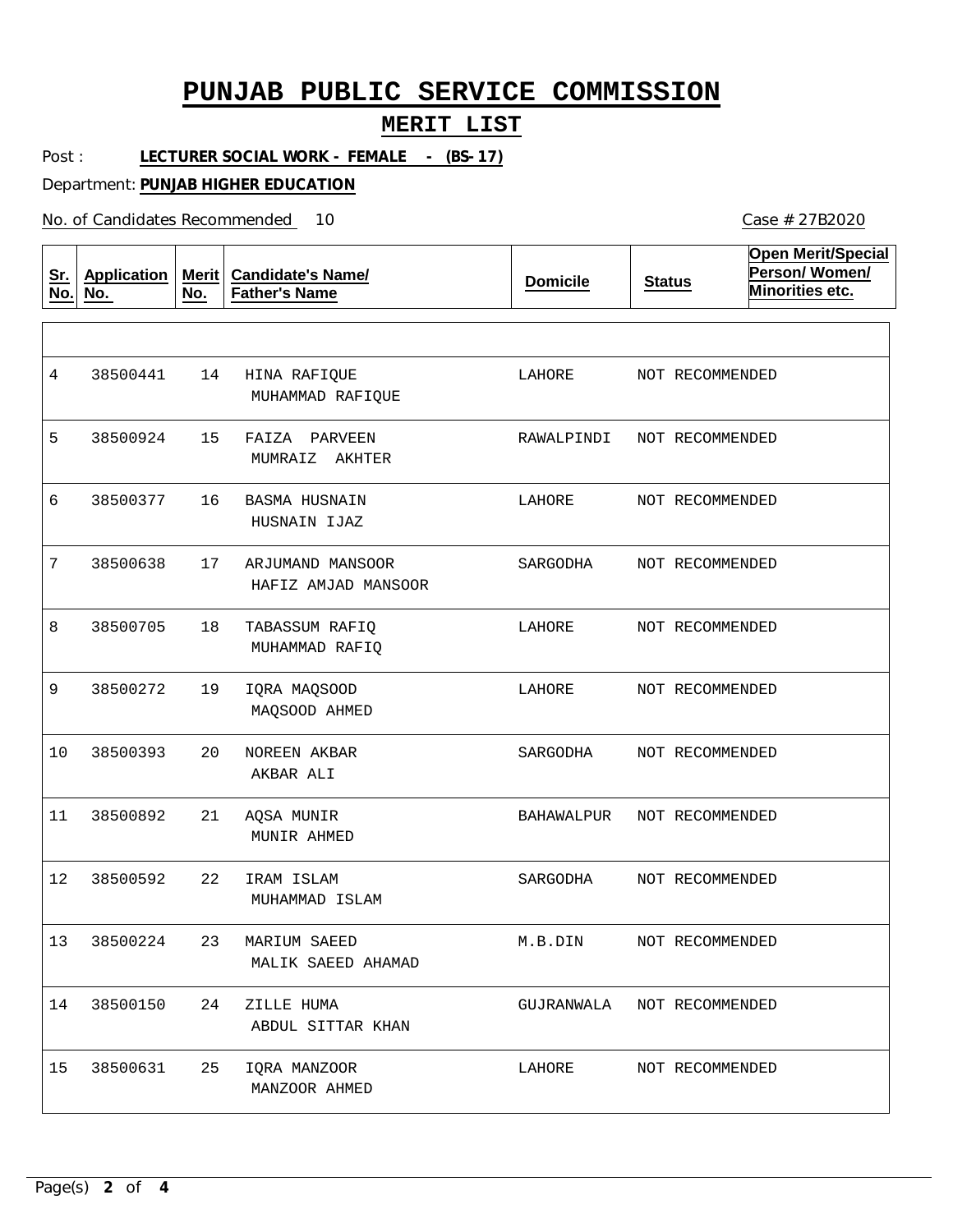### **MERIT LIST**

Post : **LECTURER SOCIAL WORK - FEMALE - (BS-17)**

Department: **PUNJAB HIGHER EDUCATION**

No. of Candidates Recommended

| <u>Sr.</u><br>No. | <b>Application</b><br>No. | Merit $ $<br>No. | <b>Candidate's Name/</b><br><b>Father's Name</b> | <b>Domicile</b> | <b>Status</b>   | <b>Open Merit/Special</b><br>Person/Women/<br>Minorities etc. |
|-------------------|---------------------------|------------------|--------------------------------------------------|-----------------|-----------------|---------------------------------------------------------------|
|                   |                           |                  |                                                  |                 |                 |                                                               |
| 16                | 38500779                  | 26               | MARIA MANSAB<br>MANSAB ALI                       | RAWALPINDI      | NOT RECOMMENDED |                                                               |
| 17                | 38500271                  | 27               | SANA REHMAN<br>RANA SHAMAS UR REHMAN             | SAHIWAL         | NOT RECOMMENDED |                                                               |
| 18                | 38500476                  | 28               | MAIMOONA ISHFAQ<br>MUHAMMAD ISHFAQ               | LAHORE          | NOT RECOMMENDED |                                                               |
| 19                | 38500352                  | 29               | ARISHMAH ALEEM<br>MUHAMMAD ALEEM MOHSIN          | LAHORE          | NOT RECOMMENDED |                                                               |
| 20                | 38500255                  | 30               | SAIRA NADEEM<br>AKHTAR NADEEM                    | LAHORE          | NOT RECOMMENDED |                                                               |
| 21                | 38500860                  | 31               | SADAF SADDIQUE<br>MUHAMMAD SIDDIQUE              | RAWALPINDI      | NOT RECOMMENDED |                                                               |
| 22                | 38500151                  | 32               | KHADIJA TARIQ KHAN<br>TARIQ ZAFAR KHAN           | LAHORE          | NOT RECOMMENDED |                                                               |
| 23                | 38500840                  | 33               | MUNAZZA ASIF<br>MUHAMMAD ASIF                    | LAHORE          | NOT RECOMMENDED |                                                               |
| 24                | 38500006                  | 34               | RIZWANA AROOJ<br>GHULAM ASGHAR                   | SARGODHA        | NOT RECOMMENDED |                                                               |
| 25                | 38500291                  | 35               | SADIA HANIF<br>MUHAMMAD HANIF                    | LAHORE          | NOT RECOMMENDED |                                                               |
| 26                | 38500184                  | 36               | SHEENA PARVEEN<br>ABDUL GHAFOOR                  | KASUR           | NOT RECOMMENDED |                                                               |
| 27                | 38500055                  | 37               | SEHRISH NAEEM<br>MUHAMMAD NAEEM GHUMMAN          | LAHORE          | NOT RECOMMENDED |                                                               |